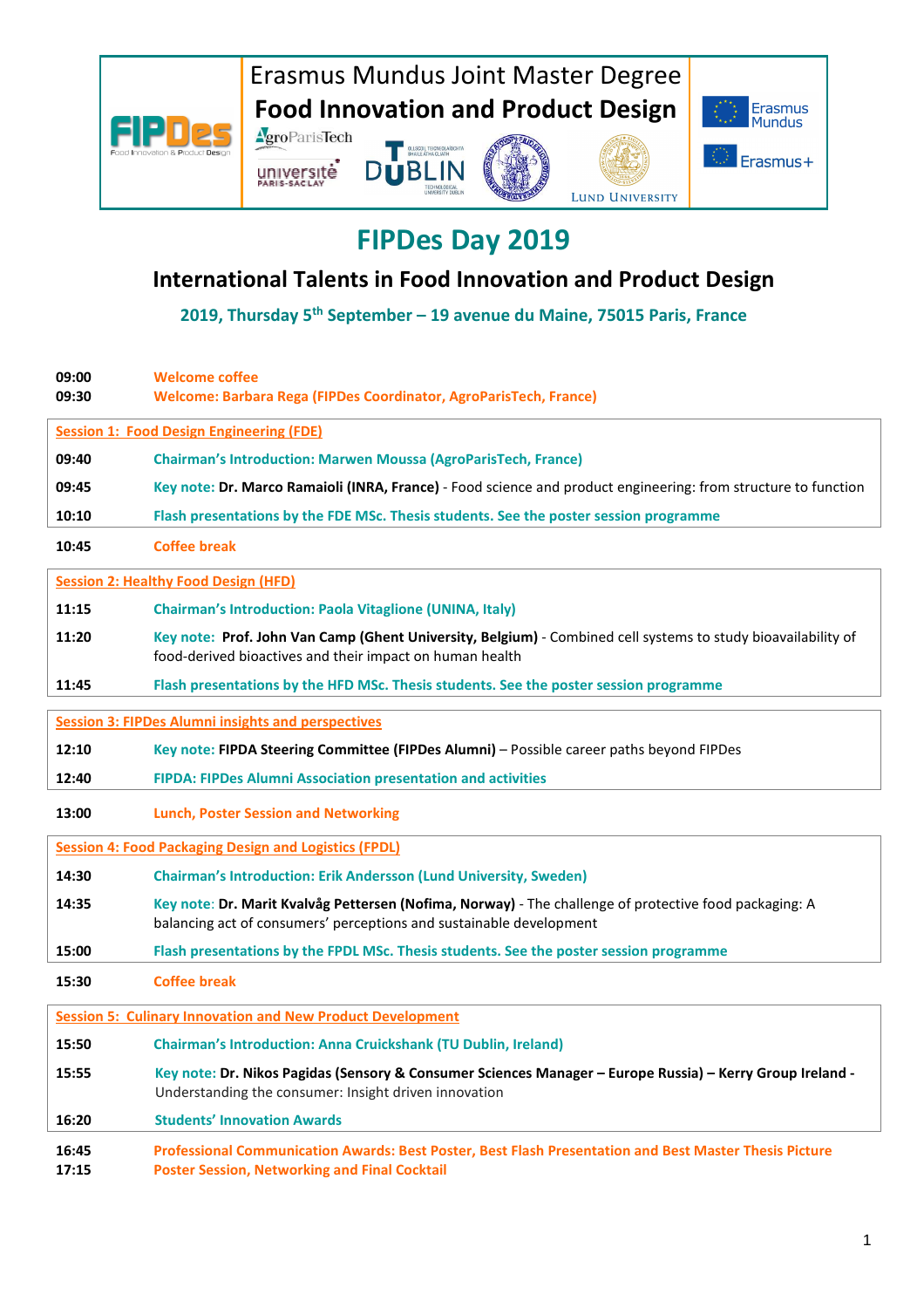## Erasmus Mundus Joint Master Degree **Food Innovation and Product Design<br>AgroParisTech**

université

FIPD<sub>29</sub>







#### **MSc. Thesis Poster sessions**

| <b>Session 1</b>                      | <b>Food Design Engineering</b>                              |                                                                                                          |
|---------------------------------------|-------------------------------------------------------------|----------------------------------------------------------------------------------------------------------|
| <b>Name</b>                           | <b>Hosting Institution / Company</b>                        | <b>Title of the Poster</b>                                                                               |
| 1. ANDRIOTI<br>PETROPOULOU Lito       | Danone Nutricia Research, Utrecht,<br>The Netherlands       | Milk protein fractionation using centrifugation and membrane<br>filtration                               |
| 2. CHEN Shan                          | Danone Research, Palaiseau, France                          | Scientific evaluation of probiotics and prebiotics for product<br>innovation                             |
| 3. HE Peishun                         | Danone Nutricia Research, Utrecht,<br>The Netherlands       | Study on Analytical techniques for monitoring protein behaviour<br>in milk system during heat treatment  |
| 4. KOSTOVSKA<br>Renata                | Danone Research, Palaiseau, France                          | The impact of minerals on yoghurt structure and organoleptic<br>properties                               |
| 5. MANICKAM<br>Inthuja                | Danone Nutricia Research, Utrecht,<br>The Netherlands       | Assessment of Methods Suitable for Characterization of Gastric<br>Clots                                  |
| 6. MURILLO Carla                      | Grupo Carinsa, Spain                                        | Aroma Encapsulation for Delayed Release by Fluidized-Bed<br><b>Agglomeration and Coating</b>             |
| 7. NOGUEIRA<br><b>MARTINS Raphael</b> | Naturex, Avignon, France                                    | Development of drum dried fruit ingredients by joint<br>optimization of recipes and operating parameters |
| 8. SHRIYAN Pallavi<br>Shailesh        | General Mills-Yoplait, Vienne, France                       | Development of innovative plant based dairy alternatives                                                 |
| 9. VELAZQUEZ<br>DOMINGUEZ Angella     | Groupe Bel & Institut des Molécules<br>et Matériaux du Mans | Study on the effect of whey protein aggregates in a dairy system                                         |
| 10. WEINMANN-<br><b>BIETH Zoé</b>     | Danone Research, Palaiseau, France                          | Study of the impact of formulation on the fermentation of a<br>naturally sparkling water-based beverage  |
| <b>Session 2</b>                      | <b>Healthy Food Design</b>                                  |                                                                                                          |
| <b>Name</b>                           | <b>Hosting Institution / Company</b>                        | <b>Title of the Poster</b>                                                                               |
| 11. AYUB Mahnoor                      | Lund University, Sweden                                     | Development of nutrient rich probiotic beverage based on<br>fermented quinoa                             |
| 12. COTTLE<br><b>BASTANTE Joann</b>   | Danone Nutricia Research, Utrecht,<br>The Netherlands       | Design of infant milk formula: focus on the factors affecting heat<br>stability                          |
| 13. DATSOMOR<br>Delight Naana         | Danone Nutricia Research, Utrecht,<br>The Netherlands       | Development of plant protein based nutritional formulations                                              |
| 14. LEFEBVRE Claire                   | Danone Nutricia Research, Utrecht,<br>The Netherlands       | Effect of flavouring and colouring agents on stability of a<br>nutritionally dense product               |
| 15. RAUNIYAR Puja                     | Danone Nutricia Research, Utrecht,<br>The Netherlands       | Validation of physico-chemical methods to assess the heat<br>stability of liquid infant milk formulas    |